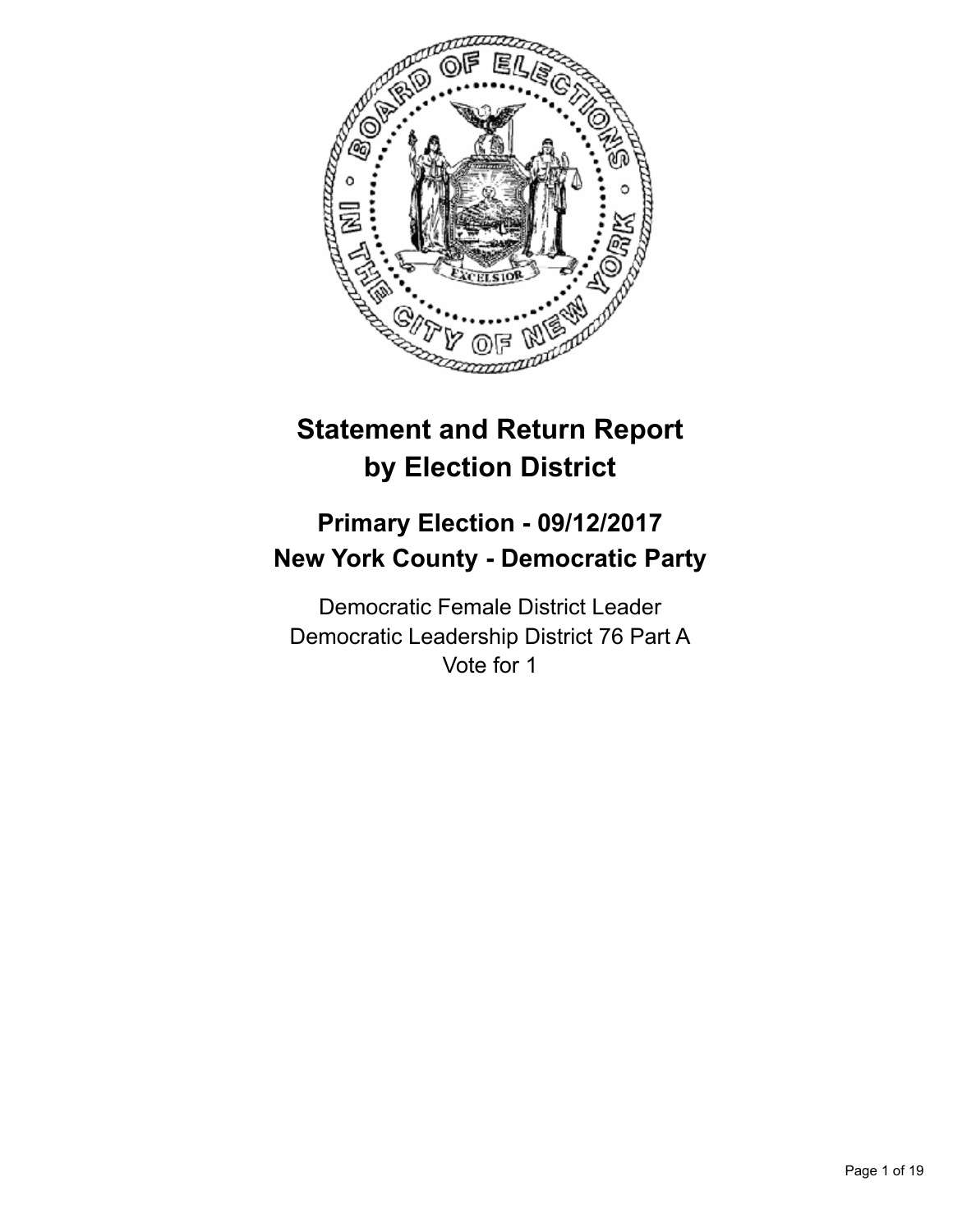

| <b>PUBLIC COUNTER</b>                                    | 102          |
|----------------------------------------------------------|--------------|
| <b>MANUALLY COUNTED EMERGENCY</b>                        | 0            |
| ABSENTEE / MILITARY                                      | 3            |
| <b>AFFIDAVIT</b>                                         | 0            |
| <b>Total Ballots</b>                                     | 105          |
| Less - Inapplicable Federal/Special Presidential Ballots | $\mathbf{0}$ |
| <b>Total Applicable Ballots</b>                          | 105          |
| <b>ESTHER BERNHARD YANG</b>                              | 44           |
| <b>JILL EISNER</b>                                       | 41           |
| <b>Total Votes</b>                                       | 85           |
| Unrecorded                                               | 20           |

#### **002/76**

| 86 |
|----|
| 0  |
| 0  |
|    |
| 87 |
| 0  |
| 87 |
| 20 |
| 40 |
| 60 |
| 27 |
|    |

| <b>PUBLIC COUNTER</b>                                    | 56 |
|----------------------------------------------------------|----|
| <b>MANUALLY COUNTED EMERGENCY</b>                        | 0  |
| ABSENTEE / MILITARY                                      | 6  |
| <b>AFFIDAVIT</b>                                         | 0  |
| <b>Total Ballots</b>                                     | 62 |
| Less - Inapplicable Federal/Special Presidential Ballots | 0  |
| <b>Total Applicable Ballots</b>                          | 62 |
| <b>ESTHER BERNHARD YANG</b>                              | 12 |
| <b>JILL EISNER</b>                                       | 36 |
| <b>Total Votes</b>                                       | 48 |
| Unrecorded                                               | 14 |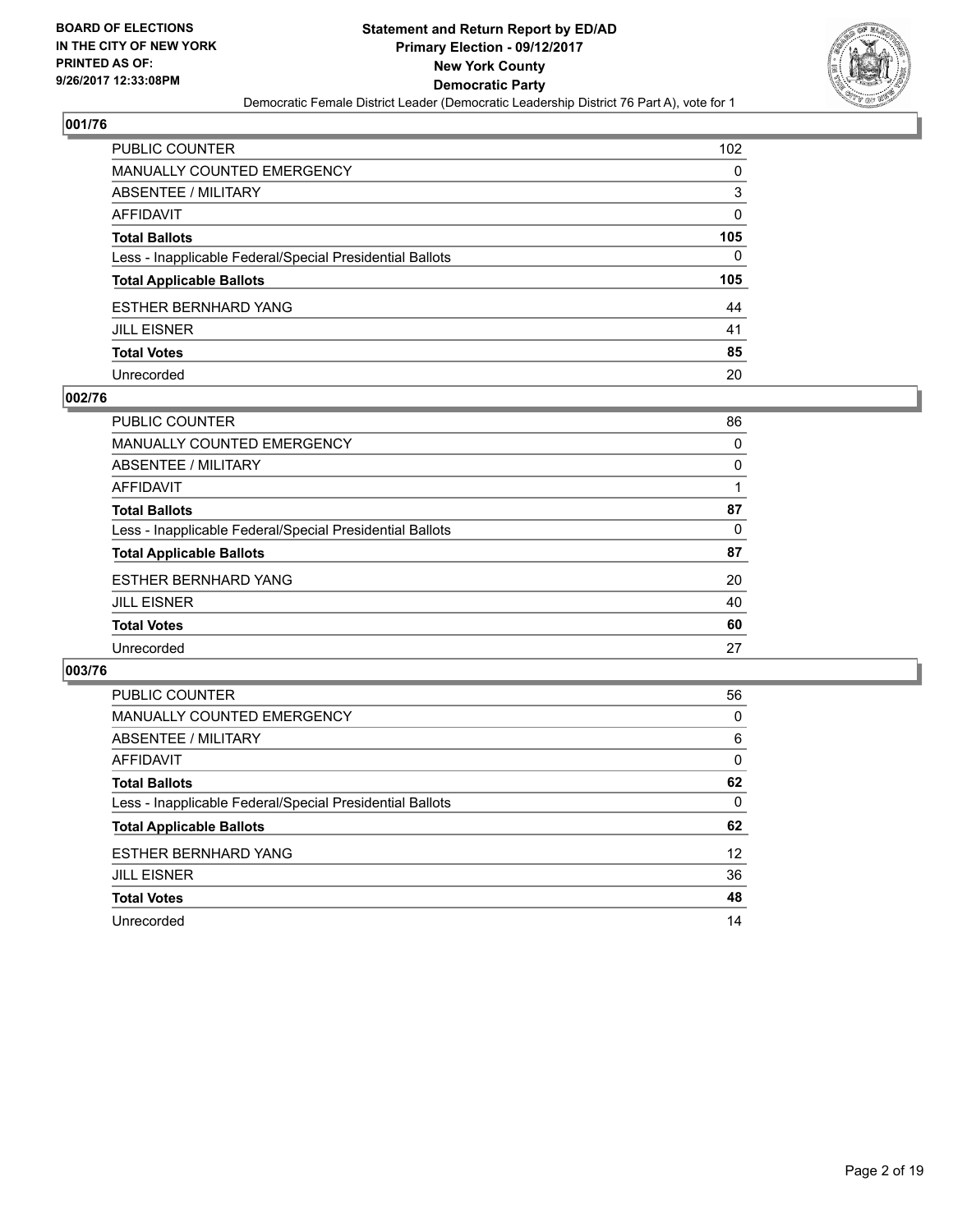

| PUBLIC COUNTER                                           | 48 |
|----------------------------------------------------------|----|
| MANUALLY COUNTED EMERGENCY                               | 0  |
| ABSENTEE / MILITARY                                      | 5  |
| AFFIDAVIT                                                | 0  |
| Total Ballots                                            | 53 |
| Less - Inapplicable Federal/Special Presidential Ballots | 0  |
| <b>Total Applicable Ballots</b>                          | 53 |
| ESTHER BERNHARD YANG                                     | 17 |
| JILL EISNER                                              | 31 |
| <b>Total Votes</b>                                       | 48 |
| Unrecorded                                               | 5  |

#### **005/76**

| <b>PUBLIC COUNTER</b>                                    | 54 |
|----------------------------------------------------------|----|
| <b>MANUALLY COUNTED EMERGENCY</b>                        | 0  |
| ABSENTEE / MILITARY                                      | 0  |
| AFFIDAVIT                                                | 2  |
| <b>Total Ballots</b>                                     | 56 |
| Less - Inapplicable Federal/Special Presidential Ballots | 0  |
| <b>Total Applicable Ballots</b>                          | 56 |
| <b>ESTHER BERNHARD YANG</b>                              | 22 |
| <b>JILL EISNER</b>                                       | 29 |
| <b>Total Votes</b>                                       | 51 |
| Unrecorded                                               | 5  |

| <b>PUBLIC COUNTER</b>                                    | 82             |
|----------------------------------------------------------|----------------|
| MANUALLY COUNTED EMERGENCY                               | 0              |
| ABSENTEE / MILITARY                                      | $\overline{2}$ |
| AFFIDAVIT                                                | 0              |
| <b>Total Ballots</b>                                     | 84             |
| Less - Inapplicable Federal/Special Presidential Ballots | 0              |
| <b>Total Applicable Ballots</b>                          | 84             |
| <b>ESTHER BERNHARD YANG</b>                              | 19             |
| <b>JILL EISNER</b>                                       | 47             |
| NICOLE KRIST (WRITE-IN)                                  |                |
| <b>Total Votes</b>                                       | 67             |
| Unrecorded                                               | 17             |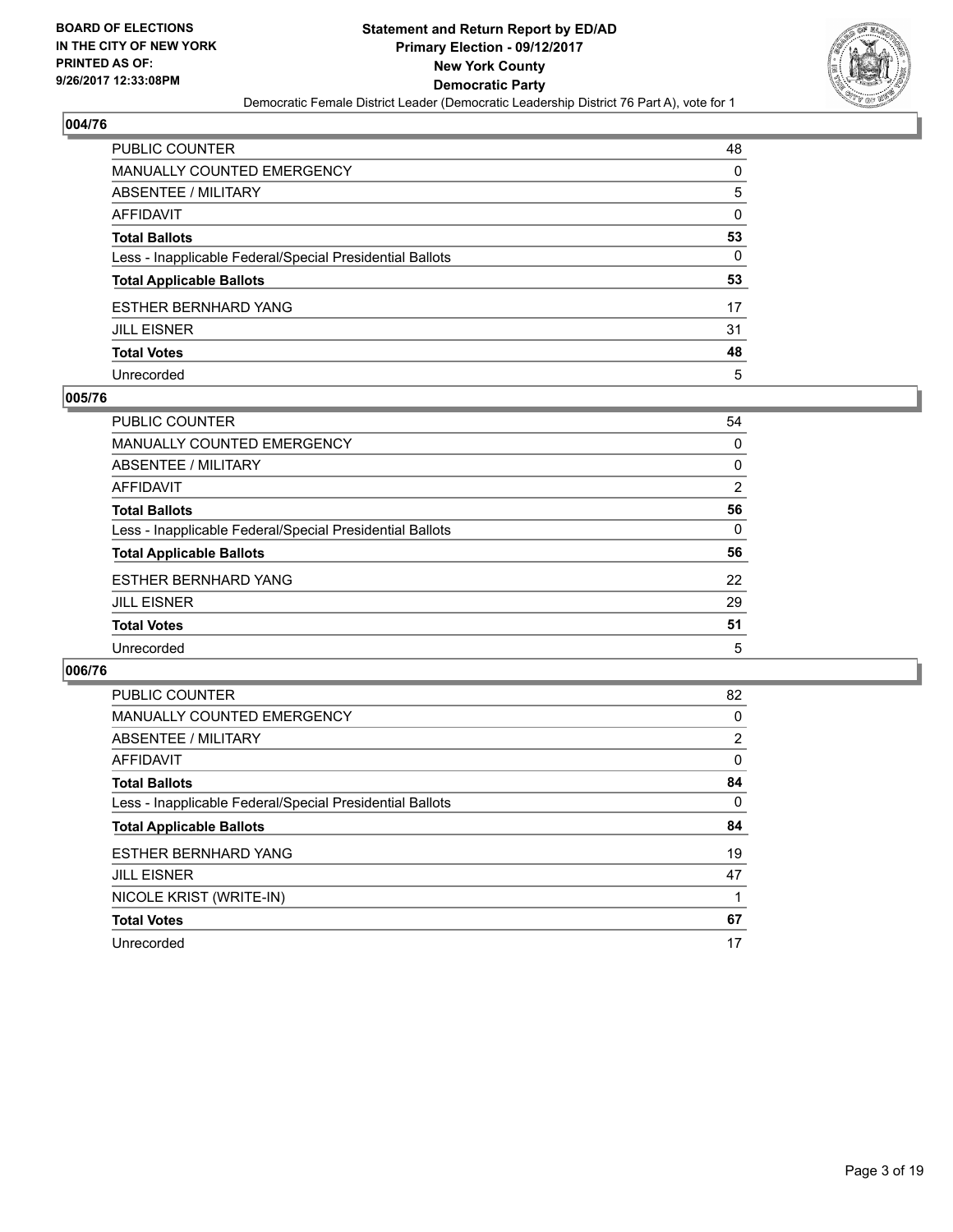

| PUBLIC COUNTER                                           | 99  |
|----------------------------------------------------------|-----|
| <b>MANUALLY COUNTED EMERGENCY</b>                        | 0   |
| ABSENTEE / MILITARY                                      | 4   |
| AFFIDAVIT                                                | 0   |
| <b>Total Ballots</b>                                     | 103 |
| Less - Inapplicable Federal/Special Presidential Ballots | 0   |
| <b>Total Applicable Ballots</b>                          | 103 |
| <b>ESTHER BERNHARD YANG</b>                              | 57  |
| <b>JILL EISNER</b>                                       | 33  |
| <b>Total Votes</b>                                       | 90  |
| Unrecorded                                               | 13  |

#### **008/76**

| PUBLIC COUNTER                                           | 41 |
|----------------------------------------------------------|----|
| <b>MANUALLY COUNTED EMERGENCY</b>                        | 0  |
| ABSENTEE / MILITARY                                      |    |
| AFFIDAVIT                                                |    |
| <b>Total Ballots</b>                                     | 43 |
| Less - Inapplicable Federal/Special Presidential Ballots | 0  |
| <b>Total Applicable Ballots</b>                          | 43 |
| <b>ESTHER BERNHARD YANG</b>                              | 19 |
| <b>JILL EISNER</b>                                       | 17 |
| <b>Total Votes</b>                                       | 36 |
| Unrecorded                                               | 7  |

| <b>PUBLIC COUNTER</b>                                    | 47 |
|----------------------------------------------------------|----|
| MANUALLY COUNTED EMERGENCY                               | 0  |
| ABSENTEE / MILITARY                                      | 4  |
| AFFIDAVIT                                                | 0  |
| <b>Total Ballots</b>                                     | 51 |
| Less - Inapplicable Federal/Special Presidential Ballots | 0  |
| <b>Total Applicable Ballots</b>                          | 51 |
| <b>ESTHER BERNHARD YANG</b>                              | 13 |
| <b>JILL EISNER</b>                                       | 28 |
| <b>Total Votes</b>                                       | 41 |
| Unrecorded                                               | 10 |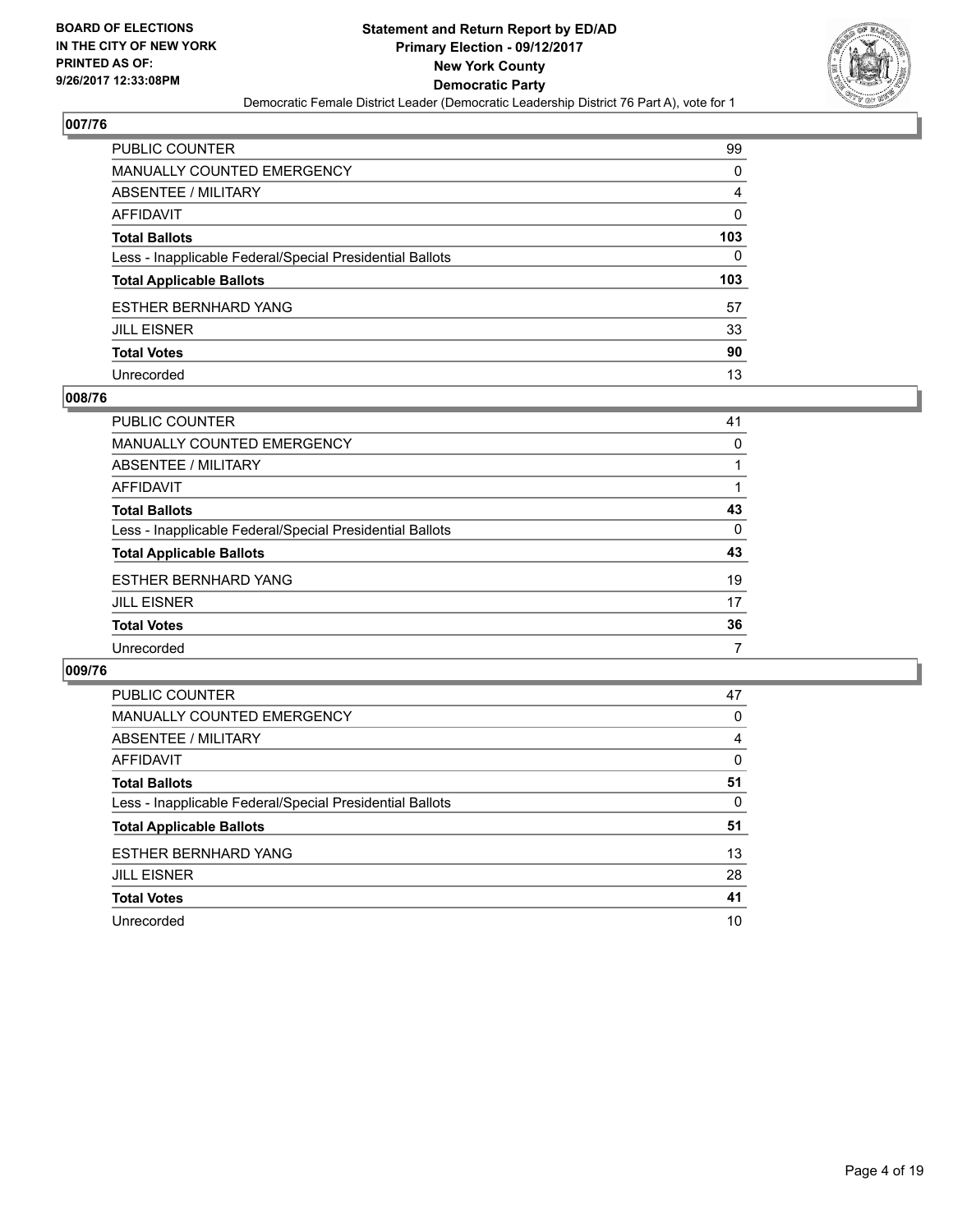

| PUBLIC COUNTER                                           | 112 |
|----------------------------------------------------------|-----|
| <b>MANUALLY COUNTED EMERGENCY</b>                        | 0   |
| ABSENTEE / MILITARY                                      | 2   |
| AFFIDAVIT                                                | 2   |
| <b>Total Ballots</b>                                     | 116 |
| Less - Inapplicable Federal/Special Presidential Ballots | 0   |
| <b>Total Applicable Ballots</b>                          | 116 |
| <b>ESTHER BERNHARD YANG</b>                              | 49  |
| <b>JILL EISNER</b>                                       | 47  |
| <b>Total Votes</b>                                       | 96  |
| Unrecorded                                               | 20  |

#### **011/76**

| <b>PUBLIC COUNTER</b>                                    | 54 |
|----------------------------------------------------------|----|
| MANUALLY COUNTED EMERGENCY                               | 0  |
| ABSENTEE / MILITARY                                      | 0  |
| AFFIDAVIT                                                | 4  |
| <b>Total Ballots</b>                                     | 58 |
| Less - Inapplicable Federal/Special Presidential Ballots | 0  |
| <b>Total Applicable Ballots</b>                          | 58 |
| <b>ESTHER BERNHARD YANG</b>                              | 20 |
| <b>JILL EISNER</b>                                       | 26 |
| <b>Total Votes</b>                                       | 46 |
| Unrecorded                                               | 12 |

| <b>PUBLIC COUNTER</b>                                    | 90 |
|----------------------------------------------------------|----|
| <b>MANUALLY COUNTED EMERGENCY</b>                        | 0  |
| ABSENTEE / MILITARY                                      |    |
| AFFIDAVIT                                                | 2  |
| <b>Total Ballots</b>                                     | 93 |
| Less - Inapplicable Federal/Special Presidential Ballots | 0  |
| <b>Total Applicable Ballots</b>                          | 93 |
| <b>ESTHER BERNHARD YANG</b>                              | 33 |
| <b>JILL EISNER</b>                                       | 47 |
| <b>Total Votes</b>                                       | 80 |
| Unrecorded                                               | 13 |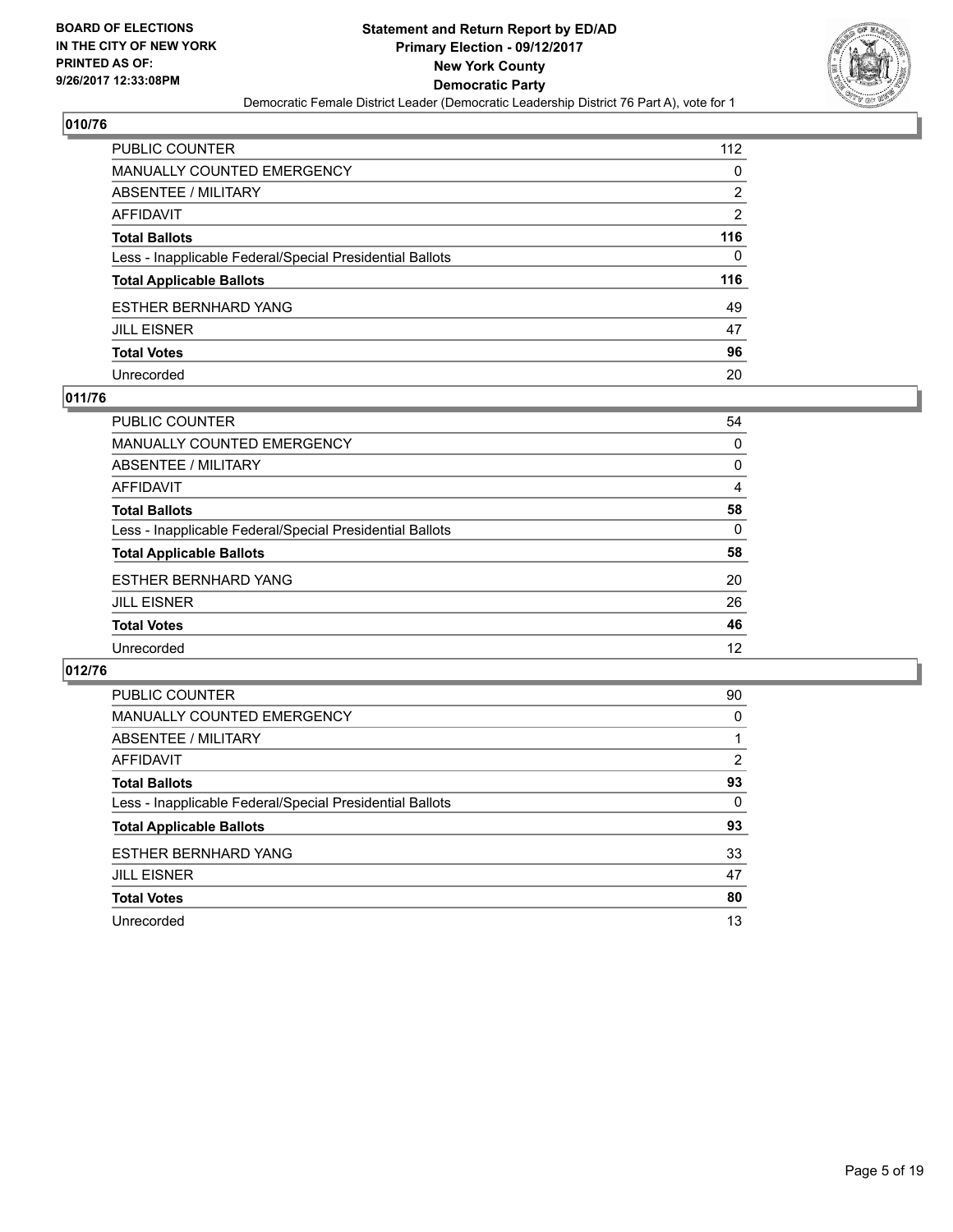

| PUBLIC COUNTER                                           | 66 |
|----------------------------------------------------------|----|
| MANUALLY COUNTED EMERGENCY                               | 0  |
| ABSENTEE / MILITARY                                      | 4  |
| AFFIDAVIT                                                | 0  |
| Total Ballots                                            | 70 |
| Less - Inapplicable Federal/Special Presidential Ballots | 0  |
| <b>Total Applicable Ballots</b>                          | 70 |
| ESTHER BERNHARD YANG                                     | 14 |
| JILL EISNER                                              | 46 |
| <b>Total Votes</b>                                       | 60 |
| Unrecorded                                               | 10 |

#### **014/76**

| <b>PUBLIC COUNTER</b>                                    | 66 |
|----------------------------------------------------------|----|
| <b>MANUALLY COUNTED EMERGENCY</b>                        | 0  |
| ABSENTEE / MILITARY                                      | 2  |
| AFFIDAVIT                                                |    |
| <b>Total Ballots</b>                                     | 69 |
| Less - Inapplicable Federal/Special Presidential Ballots | 0  |
| <b>Total Applicable Ballots</b>                          | 69 |
| <b>ESTHER BERNHARD YANG</b>                              | 25 |
| <b>JILL EISNER</b>                                       | 36 |
| <b>Total Votes</b>                                       | 61 |
| Unrecorded                                               | 8  |

| <b>PUBLIC COUNTER</b>                                    | 67 |
|----------------------------------------------------------|----|
| <b>MANUALLY COUNTED EMERGENCY</b>                        | 0  |
| ABSENTEE / MILITARY                                      | 4  |
| <b>AFFIDAVIT</b>                                         | 0  |
| <b>Total Ballots</b>                                     | 71 |
| Less - Inapplicable Federal/Special Presidential Ballots | 0  |
| <b>Total Applicable Ballots</b>                          | 71 |
| <b>ESTHER BERNHARD YANG</b>                              | 31 |
| <b>JILL EISNER</b>                                       | 33 |
| <b>Total Votes</b>                                       | 64 |
| Unrecorded                                               |    |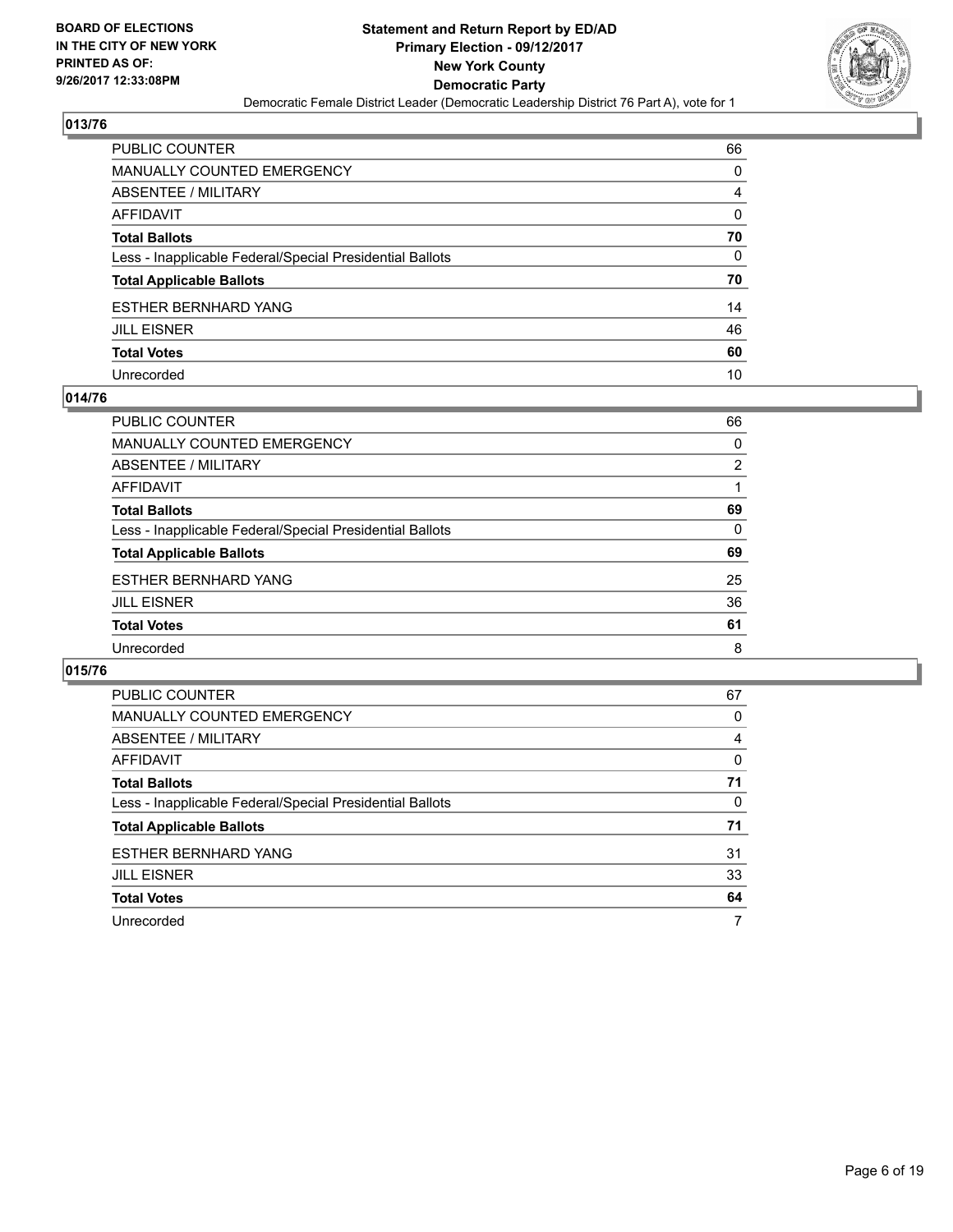

| PUBLIC COUNTER                                           | 151 |
|----------------------------------------------------------|-----|
| <b>MANUALLY COUNTED EMERGENCY</b>                        | 0   |
| ABSENTEE / MILITARY                                      | 4   |
| AFFIDAVIT                                                | 0   |
| <b>Total Ballots</b>                                     | 155 |
| Less - Inapplicable Federal/Special Presidential Ballots | 0   |
| <b>Total Applicable Ballots</b>                          | 155 |
| ESTHER BERNHARD YANG                                     | 57  |
| <b>JILL EISNER</b>                                       | 73  |
| <b>Total Votes</b>                                       | 130 |
| Unrecorded                                               | 25  |

#### **017/76**

| <b>PUBLIC COUNTER</b>                                    | 107 |
|----------------------------------------------------------|-----|
| MANUALLY COUNTED EMERGENCY                               | 0   |
| ABSENTEE / MILITARY                                      |     |
| AFFIDAVIT                                                | 0   |
| <b>Total Ballots</b>                                     | 108 |
| Less - Inapplicable Federal/Special Presidential Ballots | 0   |
| <b>Total Applicable Ballots</b>                          | 108 |
| <b>ESTHER BERNHARD YANG</b>                              | 26  |
| <b>JILL EISNER</b>                                       | 53  |
| <b>Total Votes</b>                                       | 79  |
| Unrecorded                                               | 29  |

| <b>PUBLIC COUNTER</b>                                    | 60 |
|----------------------------------------------------------|----|
| <b>MANUALLY COUNTED EMERGENCY</b>                        | 0  |
| ABSENTEE / MILITARY                                      | 0  |
| AFFIDAVIT                                                |    |
| <b>Total Ballots</b>                                     | 61 |
| Less - Inapplicable Federal/Special Presidential Ballots | 0  |
| <b>Total Applicable Ballots</b>                          | 61 |
| <b>ESTHER BERNHARD YANG</b>                              | 19 |
| <b>JILL EISNER</b>                                       | 29 |
| UNCOUNTED WRITE-IN PER STATUTE (WRITE-IN)                |    |
| <b>Total Votes</b>                                       | 49 |
| Unrecorded                                               | 12 |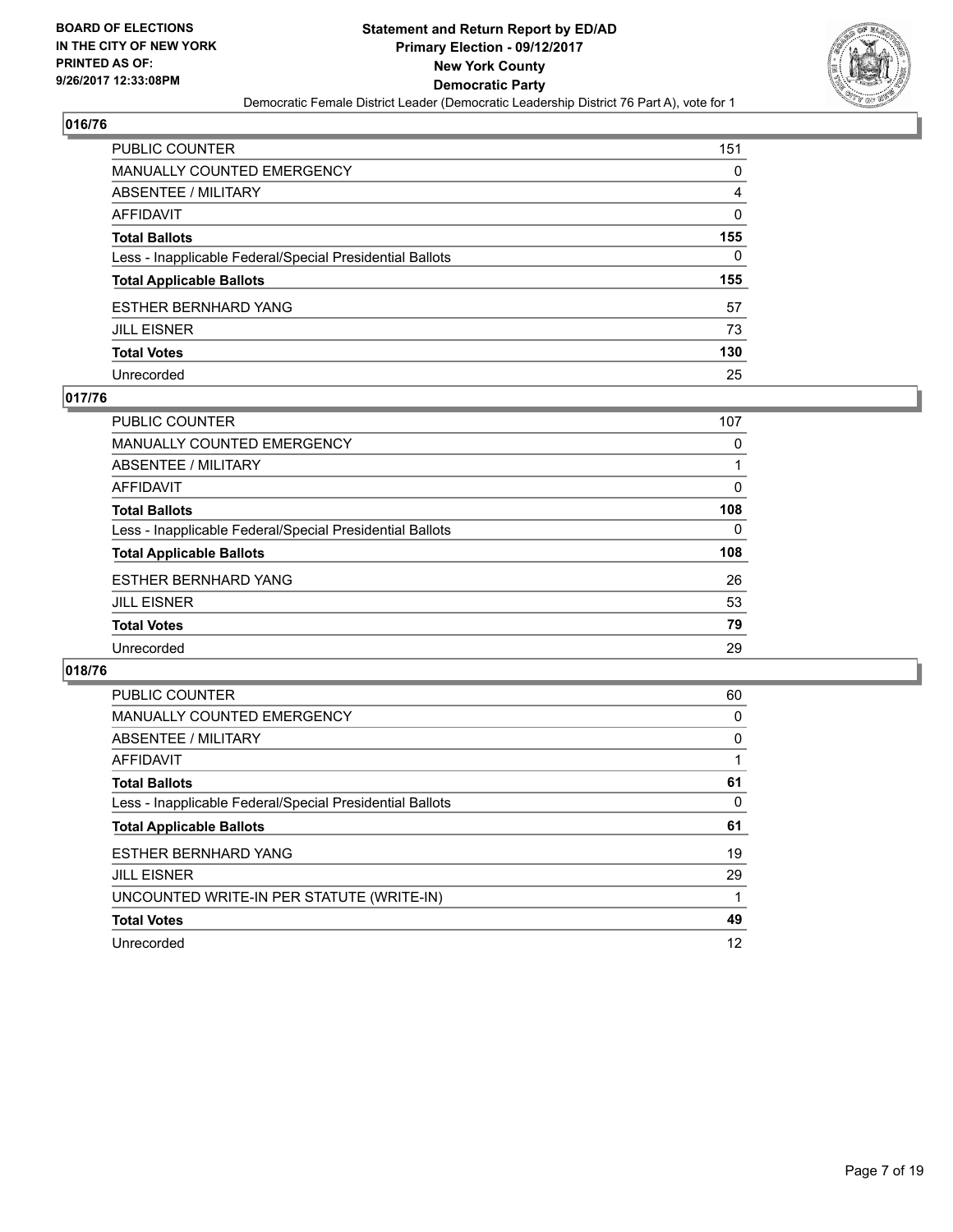

| PUBLIC COUNTER                                           | 40 |
|----------------------------------------------------------|----|
| MANUALLY COUNTED EMERGENCY                               | 0  |
| ABSENTEE / MILITARY                                      | 2  |
| AFFIDAVIT                                                | 0  |
| Total Ballots                                            | 42 |
| Less - Inapplicable Federal/Special Presidential Ballots | 0  |
| <b>Total Applicable Ballots</b>                          | 42 |
| ESTHER BERNHARD YANG                                     | 16 |
| JILL EISNER                                              | 18 |
| <b>Total Votes</b>                                       | 34 |
| Unrecorded                                               | 8  |

#### **020/76**

| <b>PUBLIC COUNTER</b>                                    | 78 |
|----------------------------------------------------------|----|
| <b>MANUALLY COUNTED EMERGENCY</b>                        | 0  |
| ABSENTEE / MILITARY                                      | 17 |
| AFFIDAVIT                                                | 0  |
| <b>Total Ballots</b>                                     | 95 |
| Less - Inapplicable Federal/Special Presidential Ballots | 0  |
| <b>Total Applicable Ballots</b>                          | 95 |
| <b>ESTHER BERNHARD YANG</b>                              | 23 |
| <b>JILL EISNER</b>                                       | 51 |
| <b>Total Votes</b>                                       | 74 |
| Unrecorded                                               | 21 |
|                                                          |    |

| <b>PUBLIC COUNTER</b>                                    | 126 |
|----------------------------------------------------------|-----|
| <b>MANUALLY COUNTED EMERGENCY</b>                        | 0   |
| ABSENTEE / MILITARY                                      |     |
| AFFIDAVIT                                                |     |
| <b>Total Ballots</b>                                     | 134 |
| Less - Inapplicable Federal/Special Presidential Ballots | 0   |
| <b>Total Applicable Ballots</b>                          | 134 |
| <b>ESTHER BERNHARD YANG</b>                              | 35  |
| <b>JILL EISNER</b>                                       | 69  |
| <b>Total Votes</b>                                       | 104 |
| Unrecorded                                               | 30  |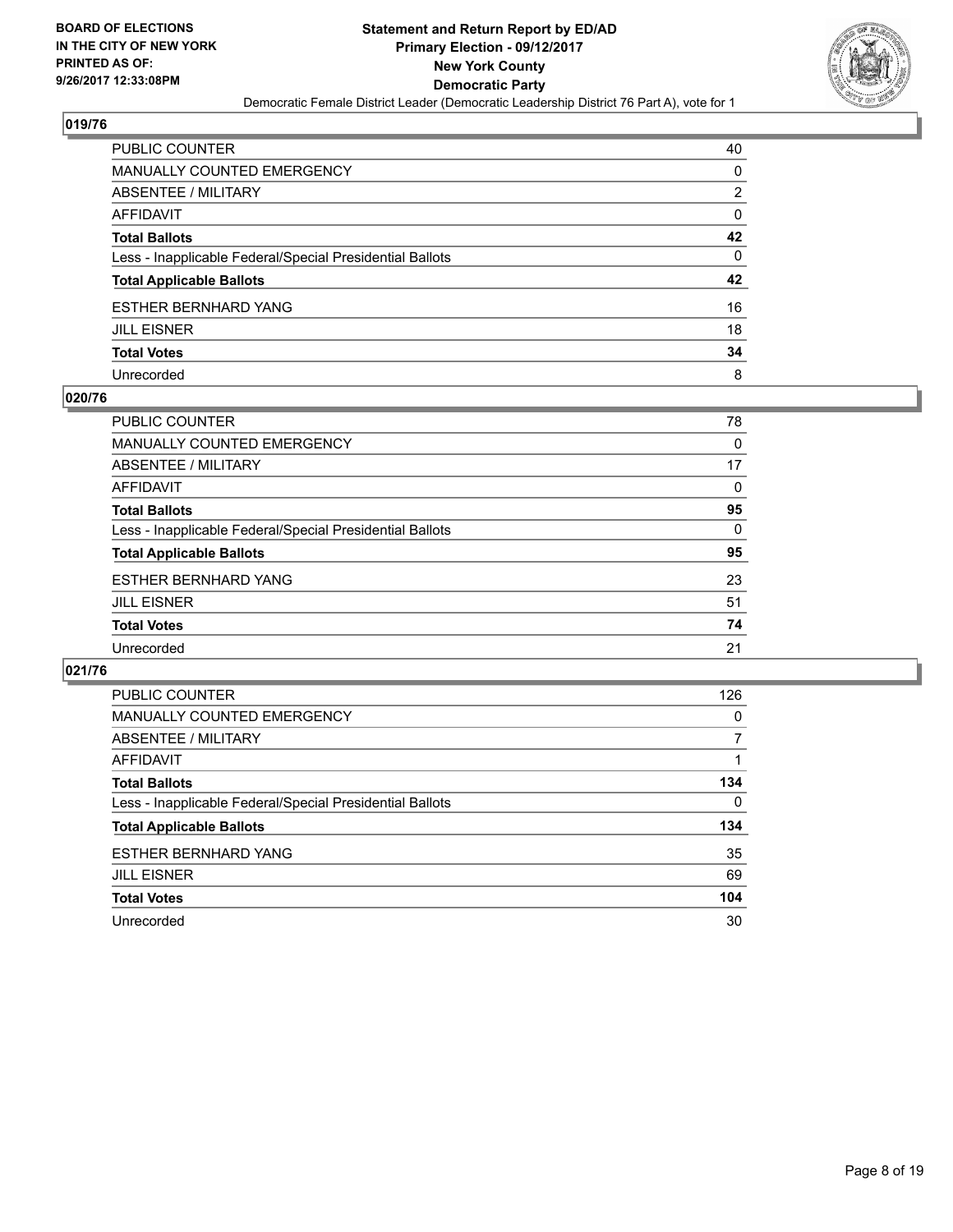

| PUBLIC COUNTER                                           | 93              |
|----------------------------------------------------------|-----------------|
| MANUALLY COUNTED EMERGENCY                               | 0               |
| ABSENTEE / MILITARY                                      | 2               |
| AFFIDAVIT                                                |                 |
| Total Ballots                                            | 96              |
| Less - Inapplicable Federal/Special Presidential Ballots | $\mathbf{0}$    |
| <b>Total Applicable Ballots</b>                          | 96              |
| ESTHER BERNHARD YANG                                     | 12 <sup>2</sup> |
| JILL EISNER                                              | 54              |
| <b>Total Votes</b>                                       | 66              |
| Unrecorded                                               | 30              |

#### **023/76**

| <b>PUBLIC COUNTER</b>                                    | 53       |
|----------------------------------------------------------|----------|
| <b>MANUALLY COUNTED EMERGENCY</b>                        | 0        |
| ABSENTEE / MILITARY                                      |          |
| AFFIDAVIT                                                | 0        |
| <b>Total Ballots</b>                                     | 54       |
| Less - Inapplicable Federal/Special Presidential Ballots | $\Omega$ |
| <b>Total Applicable Ballots</b>                          | 54       |
| <b>ESTHER BERNHARD YANG</b>                              | 12       |
| <b>JILL EISNER</b>                                       | 26       |
| <b>Total Votes</b>                                       | 38       |
| Unrecorded                                               | 16       |

| <b>PUBLIC COUNTER</b>                                    | 77 |
|----------------------------------------------------------|----|
| <b>MANUALLY COUNTED EMERGENCY</b>                        | 0  |
| ABSENTEE / MILITARY                                      | 4  |
| <b>AFFIDAVIT</b>                                         | 0  |
| <b>Total Ballots</b>                                     | 81 |
| Less - Inapplicable Federal/Special Presidential Ballots | 0  |
| <b>Total Applicable Ballots</b>                          | 81 |
| <b>ESTHER BERNHARD YANG</b>                              | 17 |
| <b>JILL EISNER</b>                                       | 49 |
| <b>Total Votes</b>                                       | 66 |
| Unrecorded                                               | 15 |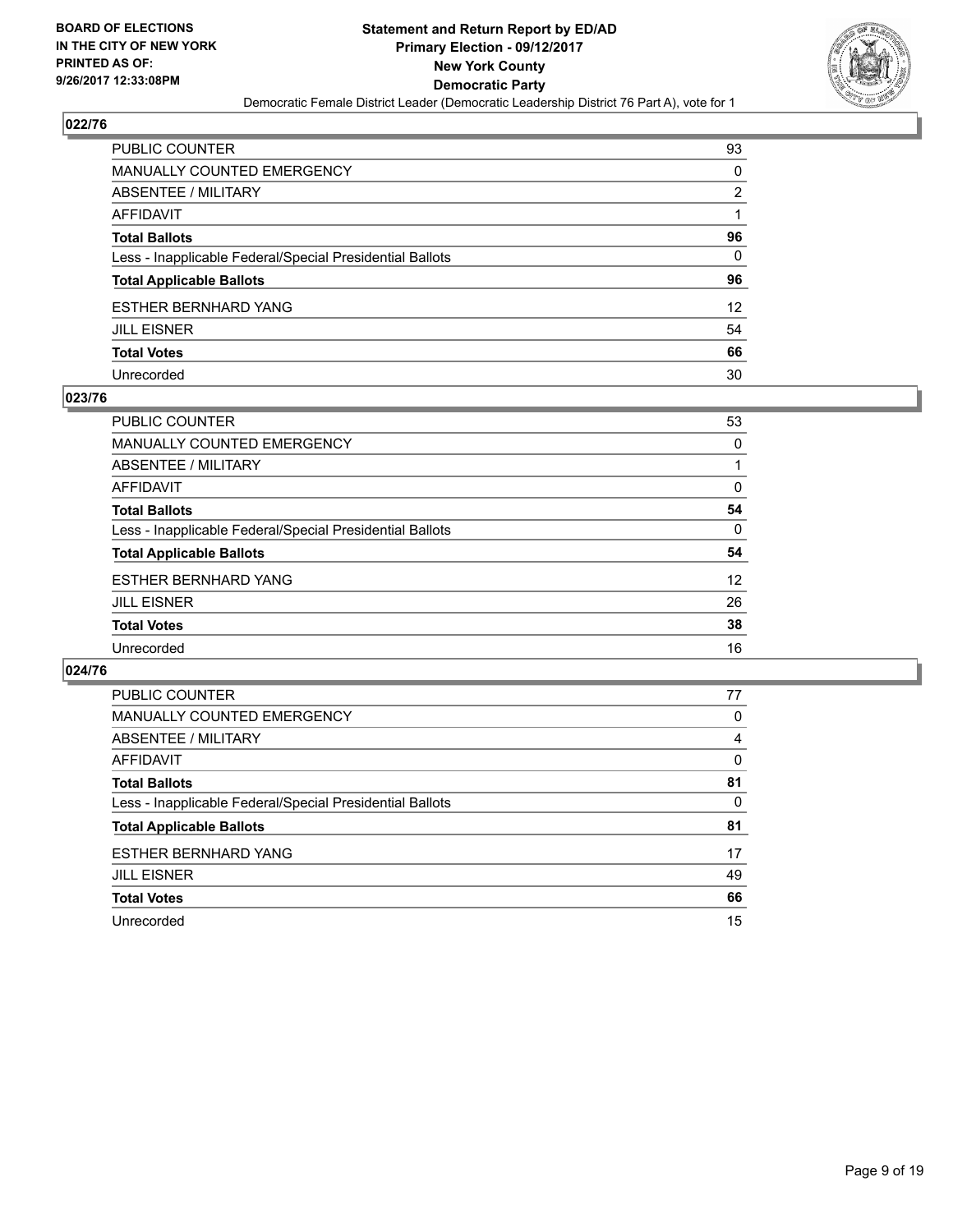

| PUBLIC COUNTER                                           | 99           |
|----------------------------------------------------------|--------------|
| <b>MANUALLY COUNTED EMERGENCY</b>                        | 0            |
| <b>ABSENTEE / MILITARY</b>                               | 6            |
| AFFIDAVIT                                                |              |
| <b>Total Ballots</b>                                     | 106          |
| Less - Inapplicable Federal/Special Presidential Ballots | $\mathbf{0}$ |
| <b>Total Applicable Ballots</b>                          | 106          |
| ESTHER BERNHARD YANG                                     | 26           |
| <b>JILL EISNER</b>                                       | 67           |
| <b>Total Votes</b>                                       | 93           |
| Unrecorded                                               | 13           |

#### **026/76**

| PUBLIC COUNTER                                           | 86 |
|----------------------------------------------------------|----|
| <b>MANUALLY COUNTED EMERGENCY</b>                        | 0  |
| ABSENTEE / MILITARY                                      | 6  |
| AFFIDAVIT                                                |    |
| <b>Total Ballots</b>                                     | 93 |
| Less - Inapplicable Federal/Special Presidential Ballots | 0  |
| <b>Total Applicable Ballots</b>                          | 93 |
| <b>ESTHER BERNHARD YANG</b>                              | 32 |
| <b>JILL EISNER</b>                                       | 48 |
| <b>Total Votes</b>                                       | 80 |
| Unrecorded                                               | 13 |

| <b>PUBLIC COUNTER</b>                                    | 80 |
|----------------------------------------------------------|----|
| <b>MANUALLY COUNTED EMERGENCY</b>                        | 0  |
| <b>ABSENTEE / MILITARY</b>                               | 3  |
| <b>AFFIDAVIT</b>                                         |    |
| <b>Total Ballots</b>                                     | 84 |
| Less - Inapplicable Federal/Special Presidential Ballots | 0  |
| <b>Total Applicable Ballots</b>                          | 84 |
| <b>ESTHER BERNHARD YANG</b>                              | 33 |
| <b>JILL EISNER</b>                                       | 34 |
| <b>Total Votes</b>                                       | 67 |
| Unrecorded                                               | 17 |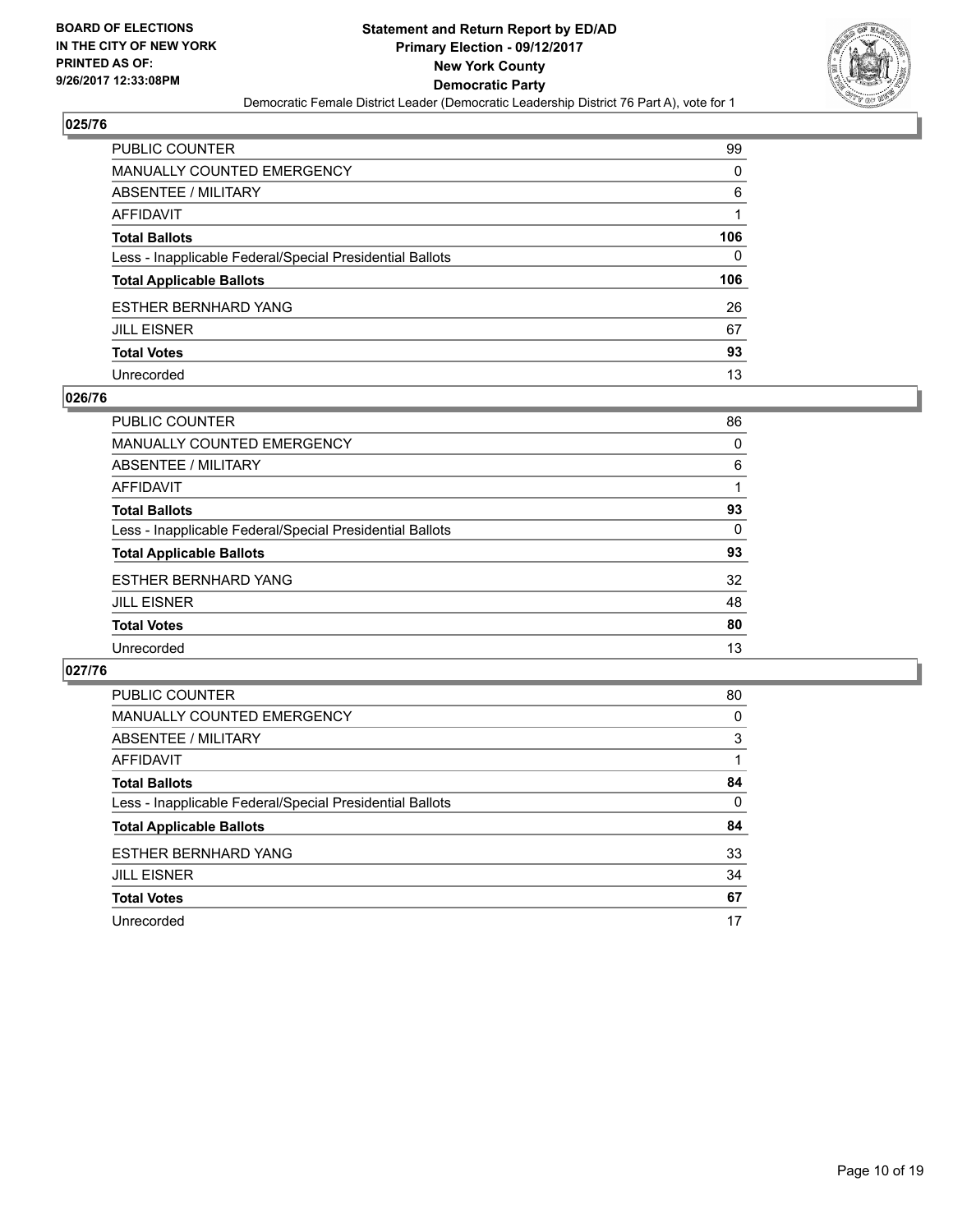

| PUBLIC COUNTER                                           | 97 |
|----------------------------------------------------------|----|
| MANUALLY COUNTED EMERGENCY                               | 0  |
| ABSENTEE / MILITARY                                      | 0  |
| AFFIDAVIT                                                | 0  |
| Total Ballots                                            | 97 |
| Less - Inapplicable Federal/Special Presidential Ballots | 0  |
| <b>Total Applicable Ballots</b>                          | 97 |
| ESTHER BERNHARD YANG                                     | 29 |
| JILL EISNER                                              | 50 |
| <b>Total Votes</b>                                       | 79 |
| Unrecorded                                               | 18 |

#### **029/76**

| <b>PUBLIC COUNTER</b>                                    | 62 |
|----------------------------------------------------------|----|
| <b>MANUALLY COUNTED EMERGENCY</b>                        | 0  |
| ABSENTEE / MILITARY                                      | 4  |
| AFFIDAVIT                                                | 0  |
| <b>Total Ballots</b>                                     | 66 |
| Less - Inapplicable Federal/Special Presidential Ballots | 0  |
| <b>Total Applicable Ballots</b>                          | 66 |
| <b>ESTHER BERNHARD YANG</b>                              | 17 |
| <b>JILL EISNER</b>                                       | 38 |
| UNATTRIBUTABLE WRITE-IN (WRITE-IN)                       |    |
| <b>Total Votes</b>                                       | 56 |
| Unrecorded                                               | 10 |

| <b>PUBLIC COUNTER</b>                                    | 58 |
|----------------------------------------------------------|----|
| MANUALLY COUNTED EMERGENCY                               | 0  |
| ABSENTEE / MILITARY                                      | 3  |
| AFFIDAVIT                                                | 0  |
| <b>Total Ballots</b>                                     | 61 |
| Less - Inapplicable Federal/Special Presidential Ballots | 0  |
| <b>Total Applicable Ballots</b>                          | 61 |
| <b>ESTHER BERNHARD YANG</b>                              | 9  |
| <b>JILL EISNER</b>                                       | 35 |
| <b>Total Votes</b>                                       | 44 |
| Unrecorded                                               | 17 |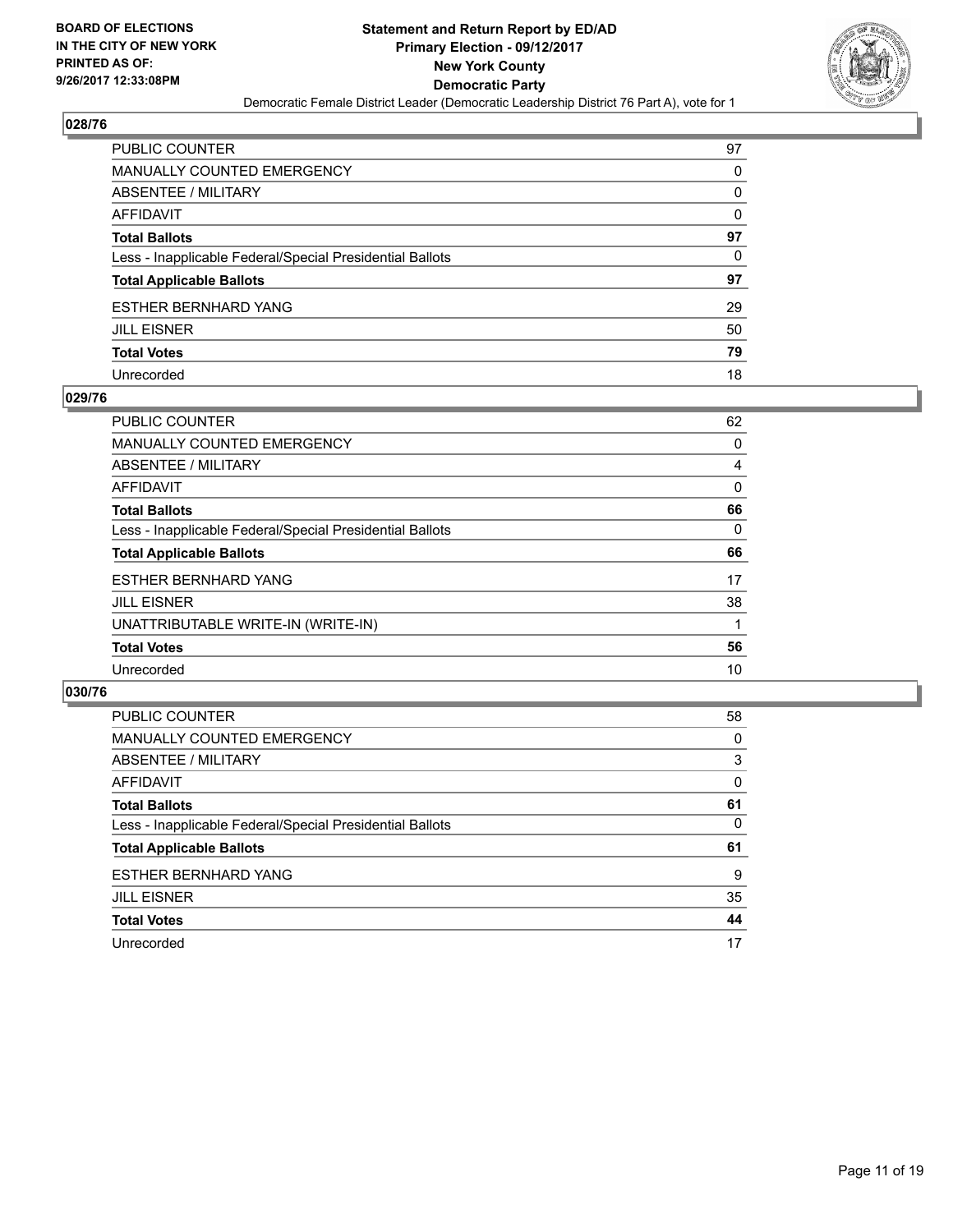

| PUBLIC COUNTER                                           | 55           |
|----------------------------------------------------------|--------------|
| MANUALLY COUNTED EMERGENCY                               | 0            |
| ABSENTEE / MILITARY                                      | 3            |
| AFFIDAVIT                                                |              |
| <b>Total Ballots</b>                                     | 59           |
| Less - Inapplicable Federal/Special Presidential Ballots | $\mathbf{0}$ |
| <b>Total Applicable Ballots</b>                          | 59           |
| ESTHER BERNHARD YANG                                     | 14           |
| JILL EISNER                                              | 36           |
| <b>Total Votes</b>                                       | 50           |
| Unrecorded                                               | 9            |

#### **032/76**

| <b>PUBLIC COUNTER</b>                                    | 107 |
|----------------------------------------------------------|-----|
| <b>MANUALLY COUNTED EMERGENCY</b>                        | 0   |
| ABSENTEE / MILITARY                                      |     |
| AFFIDAVIT                                                |     |
| <b>Total Ballots</b>                                     | 109 |
| Less - Inapplicable Federal/Special Presidential Ballots | 0   |
| <b>Total Applicable Ballots</b>                          | 109 |
| <b>ESTHER BERNHARD YANG</b>                              | 23  |
| <b>JILL EISNER</b>                                       | 69  |
| <b>Total Votes</b>                                       | 92  |
| Unrecorded                                               | 17  |

| <b>PUBLIC COUNTER</b>                                    | 69 |
|----------------------------------------------------------|----|
| <b>MANUALLY COUNTED EMERGENCY</b>                        | 0  |
| ABSENTEE / MILITARY                                      |    |
| <b>AFFIDAVIT</b>                                         |    |
| <b>Total Ballots</b>                                     | 71 |
| Less - Inapplicable Federal/Special Presidential Ballots | 0  |
| <b>Total Applicable Ballots</b>                          | 71 |
| <b>ESTHER BERNHARD YANG</b>                              | 24 |
| <b>JILL EISNER</b>                                       | 36 |
| <b>Total Votes</b>                                       | 60 |
| Unrecorded                                               | 11 |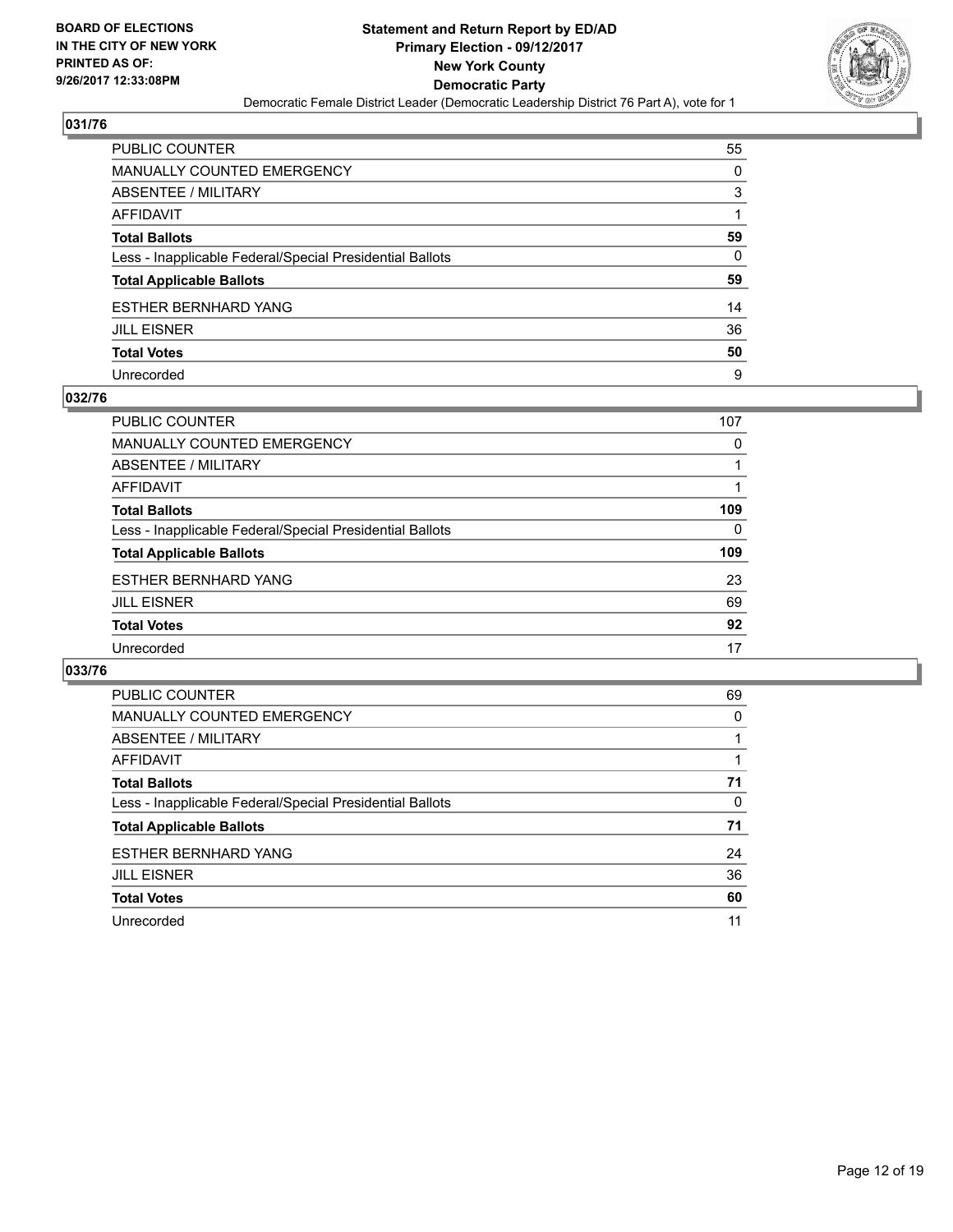

| PUBLIC COUNTER                                           | 127 |
|----------------------------------------------------------|-----|
| <b>MANUALLY COUNTED EMERGENCY</b>                        | 0   |
| ABSENTEE / MILITARY                                      | 3   |
| AFFIDAVIT                                                | 0   |
| <b>Total Ballots</b>                                     | 130 |
| Less - Inapplicable Federal/Special Presidential Ballots | 0   |
| <b>Total Applicable Ballots</b>                          | 130 |
| ESTHER BERNHARD YANG                                     | 45  |
| <b>JILL EISNER</b>                                       | 70  |
| <b>Total Votes</b>                                       | 115 |
| Unrecorded                                               | 15  |

#### **035/76**

| <b>PUBLIC COUNTER</b>                                    | 119 |
|----------------------------------------------------------|-----|
| <b>MANUALLY COUNTED EMERGENCY</b>                        | 0   |
| ABSENTEE / MILITARY                                      |     |
| AFFIDAVIT                                                | 0   |
| <b>Total Ballots</b>                                     | 120 |
| Less - Inapplicable Federal/Special Presidential Ballots | 0   |
| <b>Total Applicable Ballots</b>                          | 120 |
| <b>ESTHER BERNHARD YANG</b>                              | 30  |
| <b>JILL EISNER</b>                                       | 73  |
| <b>Total Votes</b>                                       | 103 |
| Unrecorded                                               | 17  |

| <b>PUBLIC COUNTER</b>                                    | 79 |
|----------------------------------------------------------|----|
| <b>MANUALLY COUNTED EMERGENCY</b>                        | 0  |
| <b>ABSENTEE / MILITARY</b>                               | 0  |
| <b>AFFIDAVIT</b>                                         | 0  |
| <b>Total Ballots</b>                                     | 79 |
| Less - Inapplicable Federal/Special Presidential Ballots | 0  |
| <b>Total Applicable Ballots</b>                          | 79 |
| <b>ESTHER BERNHARD YANG</b>                              | 24 |
| <b>JILL EISNER</b>                                       | 37 |
| <b>Total Votes</b>                                       | 61 |
| Unrecorded                                               | 18 |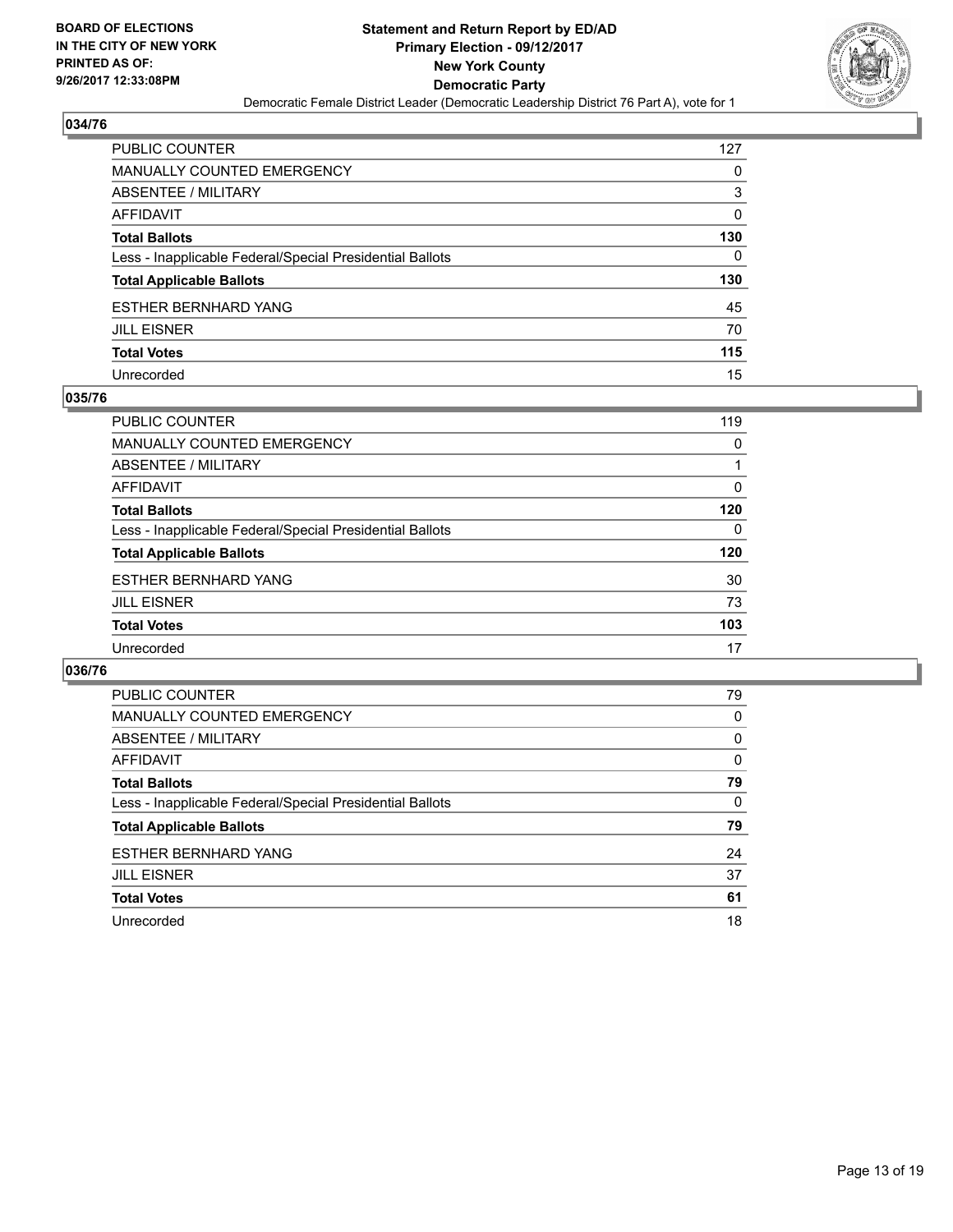

| PUBLIC COUNTER                                           | 77 |
|----------------------------------------------------------|----|
| <b>MANUALLY COUNTED EMERGENCY</b>                        | 0  |
| <b>ABSENTEE / MILITARY</b>                               |    |
| AFFIDAVIT                                                | 0  |
| <b>Total Ballots</b>                                     | 78 |
| Less - Inapplicable Federal/Special Presidential Ballots | 0  |
| <b>Total Applicable Ballots</b>                          | 78 |
| ESTHER BERNHARD YANG                                     | 29 |
| <b>JILL EISNER</b>                                       | 40 |
| <b>Total Votes</b>                                       | 69 |
| Unrecorded                                               | 9  |

#### **038/76**

| PUBLIC COUNTER                                           | 83 |
|----------------------------------------------------------|----|
| <b>MANUALLY COUNTED EMERGENCY</b>                        | 0  |
| ABSENTEE / MILITARY                                      | 5  |
| AFFIDAVIT                                                |    |
| <b>Total Ballots</b>                                     | 89 |
| Less - Inapplicable Federal/Special Presidential Ballots | 0  |
| <b>Total Applicable Ballots</b>                          | 89 |
| <b>ESTHER BERNHARD YANG</b>                              | 22 |
| <b>JILL EISNER</b>                                       | 47 |
| <b>Total Votes</b>                                       | 69 |
| Unrecorded                                               | 20 |

| <b>PUBLIC COUNTER</b>                                    | 54 |
|----------------------------------------------------------|----|
| <b>MANUALLY COUNTED EMERGENCY</b>                        | 0  |
| ABSENTEE / MILITARY                                      |    |
| <b>AFFIDAVIT</b>                                         | 0  |
| <b>Total Ballots</b>                                     | 55 |
| Less - Inapplicable Federal/Special Presidential Ballots | 0  |
| <b>Total Applicable Ballots</b>                          | 55 |
| <b>ESTHER BERNHARD YANG</b>                              | 32 |
| <b>JILL EISNER</b>                                       | 16 |
| <b>Total Votes</b>                                       | 48 |
| Unrecorded                                               | 7  |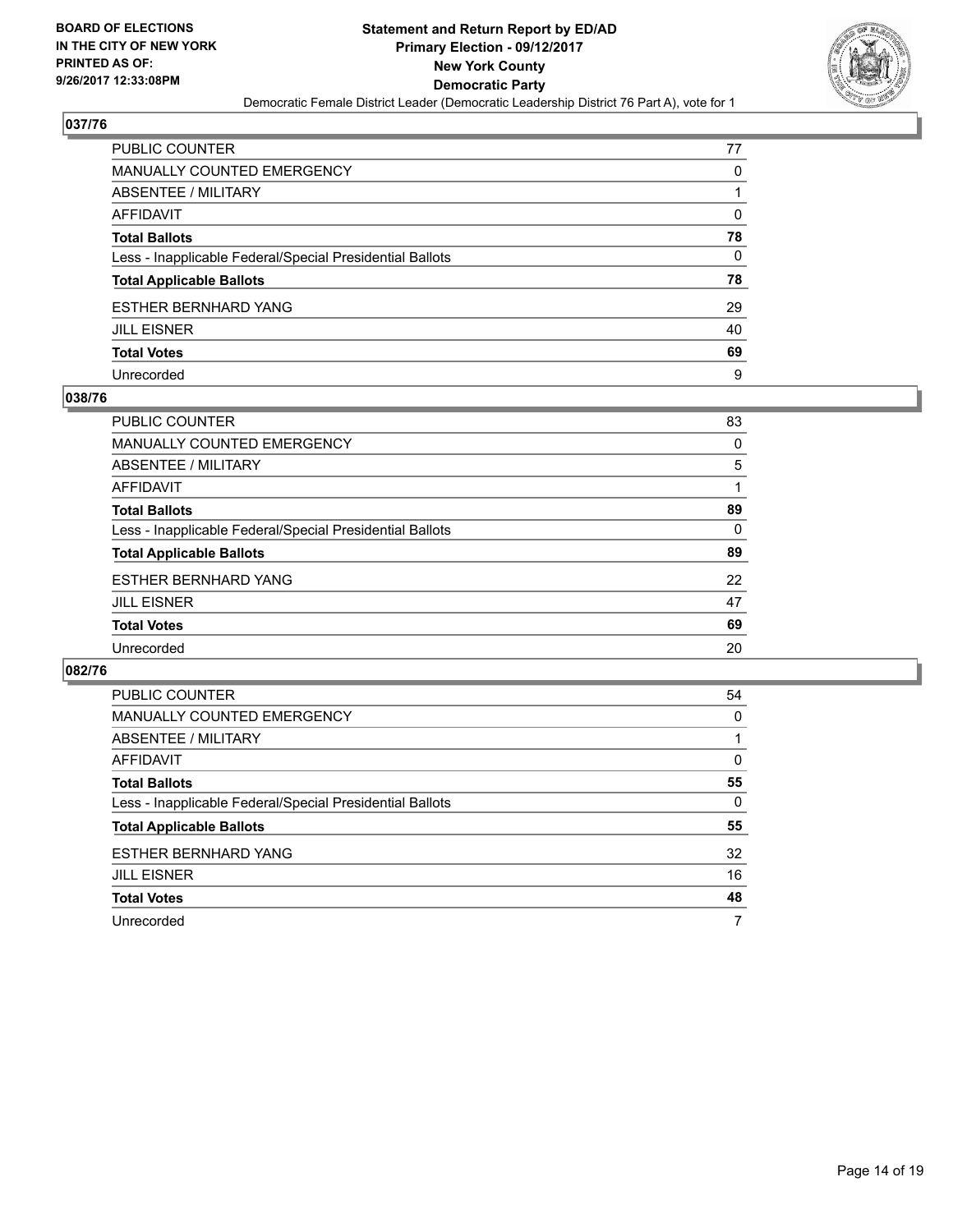

| <b>PUBLIC COUNTER</b>                                    | 178 |
|----------------------------------------------------------|-----|
| <b>MANUALLY COUNTED EMERGENCY</b>                        | 0   |
| ABSENTEE / MILITARY                                      | 10  |
| <b>AFFIDAVIT</b>                                         |     |
| <b>Total Ballots</b>                                     | 189 |
| Less - Inapplicable Federal/Special Presidential Ballots | 0   |
| <b>Total Applicable Ballots</b>                          | 189 |
| <b>ESTHER BERNHARD YANG</b>                              | 93  |
| <b>JILL EISNER</b>                                       | 53  |
| MATILDA PURITZ (WRITE-IN)                                | 1   |
| <b>Total Votes</b>                                       | 147 |
| Unrecorded                                               | 42  |

#### **084/76**

| <b>PUBLIC COUNTER</b>                                    | 128      |
|----------------------------------------------------------|----------|
| <b>MANUALLY COUNTED EMERGENCY</b>                        | 0        |
| ABSENTEE / MILITARY                                      | 6        |
| <b>AFFIDAVIT</b>                                         | $\Omega$ |
| <b>Total Ballots</b>                                     | 134      |
| Less - Inapplicable Federal/Special Presidential Ballots | 0        |
| <b>Total Applicable Ballots</b>                          | 134      |
| <b>ESTHER BERNHARD YANG</b>                              | 61       |
| <b>JILL EISNER</b>                                       | 45       |
| UNATTRIBUTABLE WRITE-IN (WRITE-IN)                       |          |
| <b>Total Votes</b>                                       | 107      |
| Unrecorded                                               | 27       |

| <b>PUBLIC COUNTER</b>                                    | 117 |
|----------------------------------------------------------|-----|
| MANUALLY COUNTED EMERGENCY                               | 0   |
| ABSENTEE / MILITARY                                      | 3   |
| AFFIDAVIT                                                | 0   |
| <b>Total Ballots</b>                                     | 120 |
| Less - Inapplicable Federal/Special Presidential Ballots | 0   |
| <b>Total Applicable Ballots</b>                          | 120 |
| <b>ESTHER BERNHARD YANG</b>                              | 45  |
| <b>JILL EISNER</b>                                       | 42  |
| <b>Total Votes</b>                                       | 87  |
| Unrecorded                                               | 33  |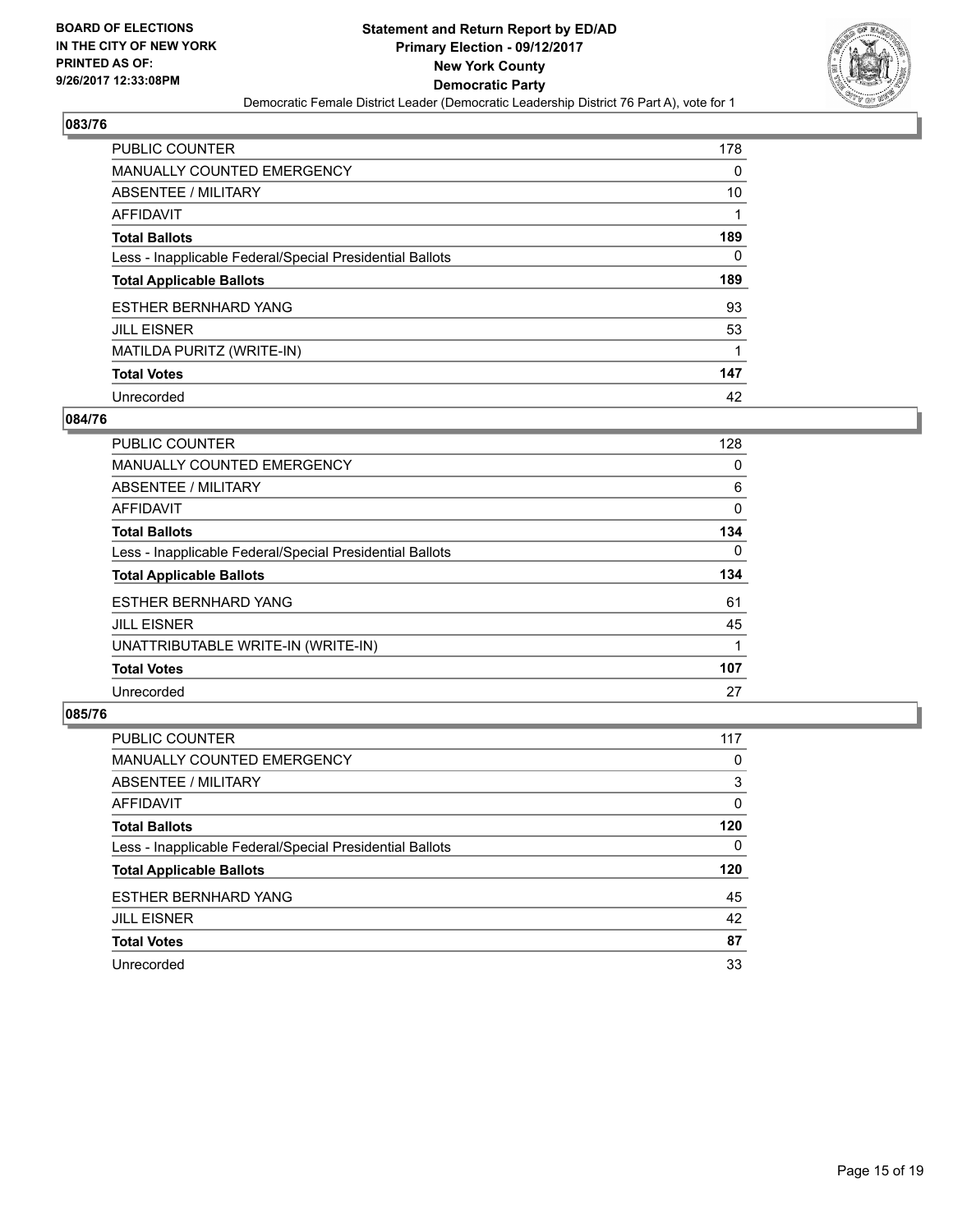

| PUBLIC COUNTER                                           | 89 |
|----------------------------------------------------------|----|
| MANUALLY COUNTED EMERGENCY                               | 0  |
| ABSENTEE / MILITARY                                      | 4  |
| AFFIDAVIT                                                |    |
| Total Ballots                                            | 94 |
| Less - Inapplicable Federal/Special Presidential Ballots | 0  |
| <b>Total Applicable Ballots</b>                          | 94 |
| ESTHER BERNHARD YANG                                     | 46 |
| JILL EISNER                                              | 24 |
| <b>Total Votes</b>                                       | 70 |
| Unrecorded                                               | 24 |

#### **087/76**

| <b>PUBLIC COUNTER</b>                                    | 36 |
|----------------------------------------------------------|----|
| MANUALLY COUNTED EMERGENCY                               | 0  |
| ABSENTEE / MILITARY                                      | 0  |
| AFFIDAVIT                                                |    |
| <b>Total Ballots</b>                                     | 37 |
| Less - Inapplicable Federal/Special Presidential Ballots | 0  |
| <b>Total Applicable Ballots</b>                          | 37 |
| <b>ESTHER BERNHARD YANG</b>                              | 13 |
| <b>JILL EISNER</b>                                       | 19 |
| <b>Total Votes</b>                                       | 32 |
| Unrecorded                                               | 5  |

| <b>PUBLIC COUNTER</b>                                    | 95             |
|----------------------------------------------------------|----------------|
| MANUALLY COUNTED EMERGENCY                               | 0              |
| ABSENTEE / MILITARY                                      | $\overline{2}$ |
| AFFIDAVIT                                                |                |
| <b>Total Ballots</b>                                     | 98             |
| Less - Inapplicable Federal/Special Presidential Ballots | 0              |
| <b>Total Applicable Ballots</b>                          | 98             |
| <b>ESTHER BERNHARD YANG</b>                              | 26             |
| <b>JILL EISNER</b>                                       | 51             |
| <b>Total Votes</b>                                       | 77             |
| Unrecorded                                               | 21             |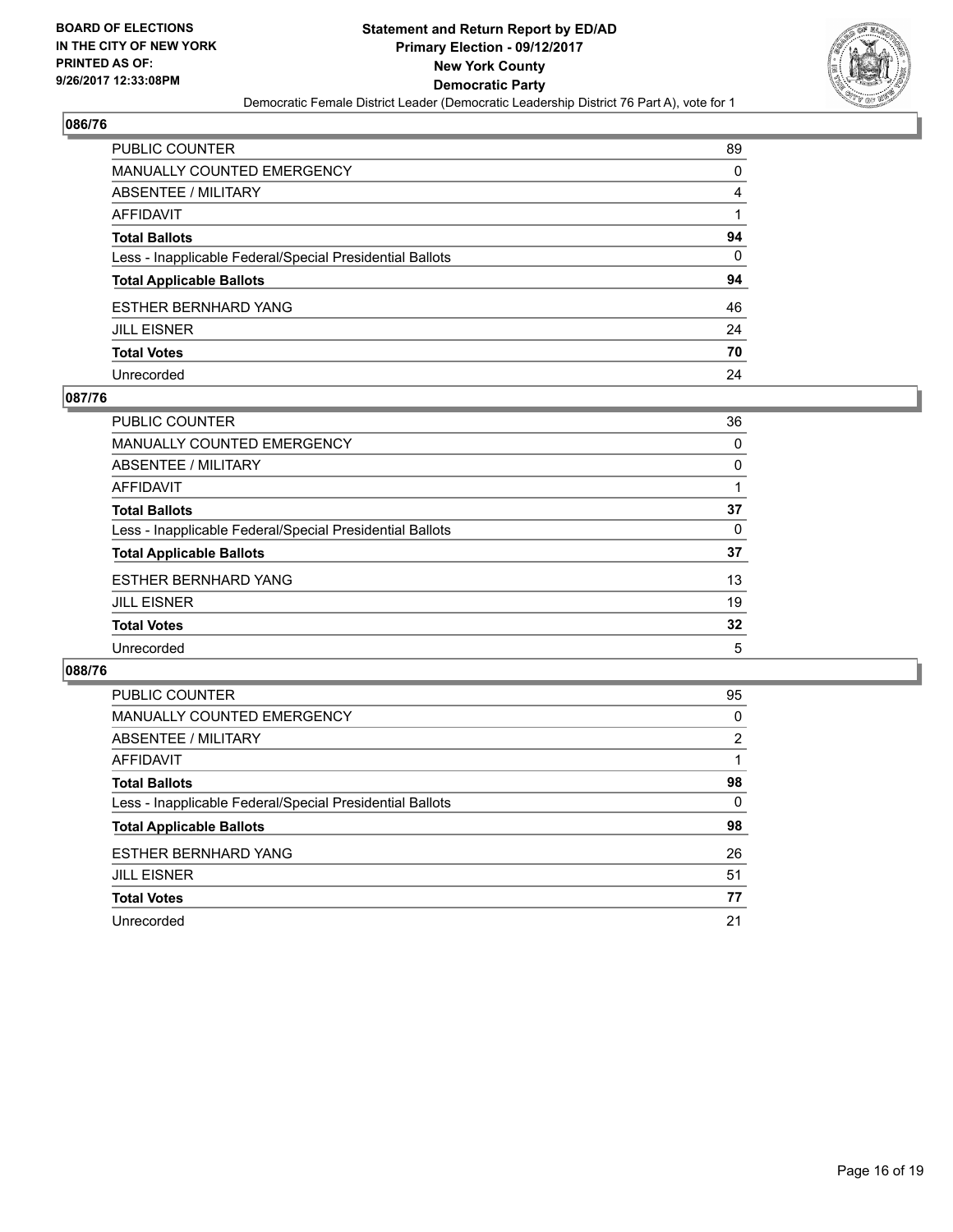

| PUBLIC COUNTER                                           | 39 |
|----------------------------------------------------------|----|
| <b>MANUALLY COUNTED EMERGENCY</b>                        | 0  |
| <b>ABSENTEE / MILITARY</b>                               | 0  |
| AFFIDAVIT                                                | 0  |
| <b>Total Ballots</b>                                     | 39 |
| Less - Inapplicable Federal/Special Presidential Ballots | 0  |
| <b>Total Applicable Ballots</b>                          | 39 |
| ESTHER BERNHARD YANG                                     | 12 |
| <b>JILL EISNER</b>                                       | 17 |
| <b>Total Votes</b>                                       | 29 |
| Unrecorded                                               | 10 |

#### **100/76**

| <b>PUBLIC COUNTER</b>                                    | 97  |
|----------------------------------------------------------|-----|
| MANUALLY COUNTED EMERGENCY                               | 0   |
| ABSENTEE / MILITARY                                      | 3   |
| <b>AFFIDAVIT</b>                                         | 0   |
| <b>Total Ballots</b>                                     | 100 |
| Less - Inapplicable Federal/Special Presidential Ballots | 0   |
| <b>Total Applicable Ballots</b>                          | 100 |
| <b>ESTHER BERNHARD YANG</b>                              | 30  |
| <b>JILL EISNER</b>                                       | 54  |
| MADELAINE D. PIEL (WRITE-IN)                             |     |
| <b>Total Votes</b>                                       | 85  |
| Unrecorded                                               | 15  |

| <b>PUBLIC COUNTER</b>                                    | 48 |
|----------------------------------------------------------|----|
| MANUALLY COUNTED EMERGENCY                               | 0  |
| ABSENTEE / MILITARY                                      | 4  |
| AFFIDAVIT                                                | 0  |
| <b>Total Ballots</b>                                     | 52 |
| Less - Inapplicable Federal/Special Presidential Ballots | 0  |
| <b>Total Applicable Ballots</b>                          | 52 |
| <b>ESTHER BERNHARD YANG</b>                              | 15 |
| <b>JILL EISNER</b>                                       | 27 |
| <b>Total Votes</b>                                       | 42 |
| Unrecorded                                               | 10 |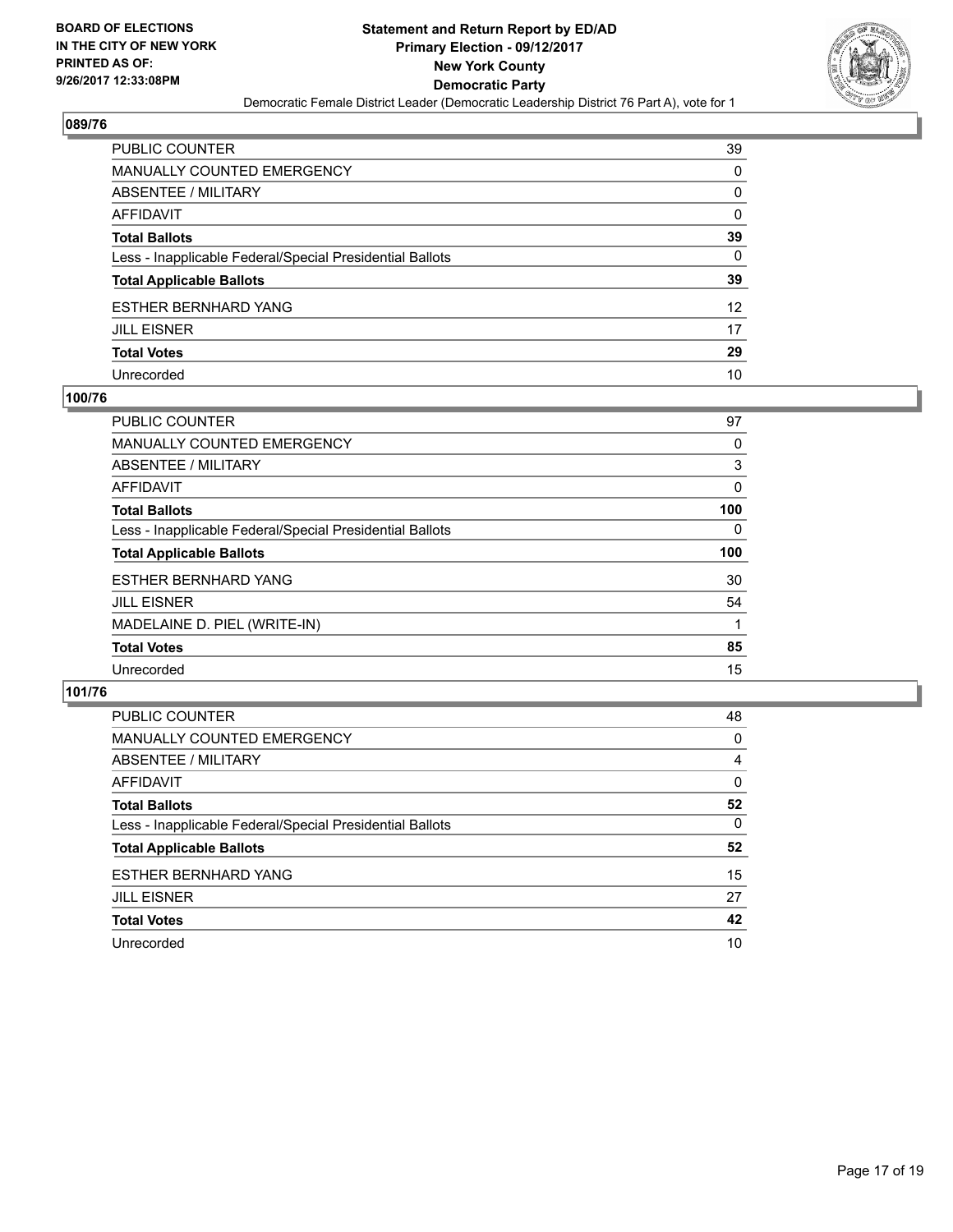

| <b>PUBLIC COUNTER</b>                                    | 61 |
|----------------------------------------------------------|----|
| <b>MANUALLY COUNTED EMERGENCY</b>                        | 0  |
| ABSENTEE / MILITARY                                      | 2  |
| AFFIDAVIT                                                |    |
| <b>Total Ballots</b>                                     | 64 |
| Less - Inapplicable Federal/Special Presidential Ballots | 0  |
| <b>Total Applicable Ballots</b>                          | 64 |
| <b>ESTHER BERNHARD YANG</b>                              | 10 |
| <b>JILL EISNER</b>                                       | 39 |
| <b>Total Votes</b>                                       | 49 |
| Unrecorded                                               | 15 |